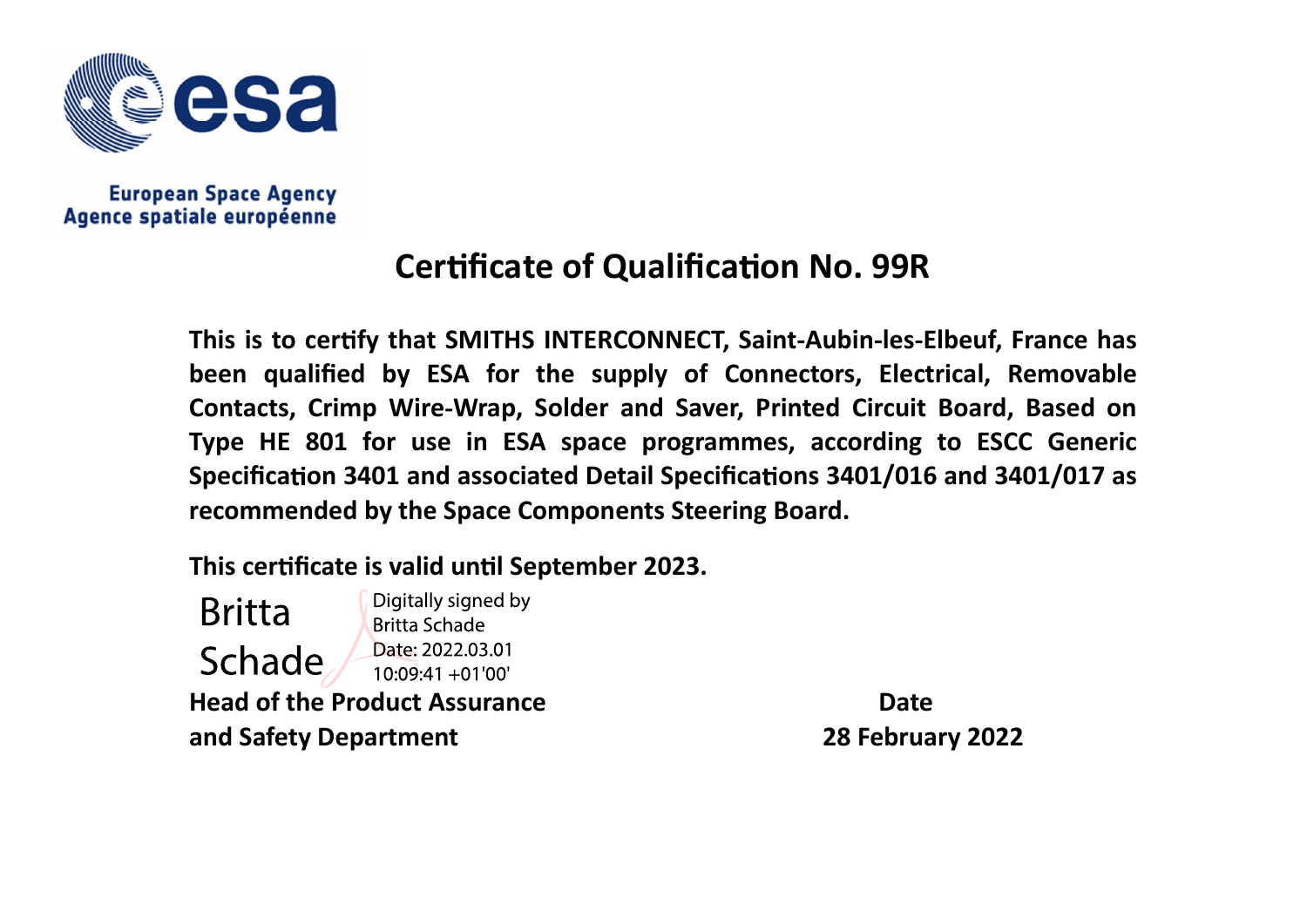

## **Certificate of Qualification No. 149P**

This is to certify that SMITHS INTERCONNECT, Saint-Aubin-les-Elbeuf, France has been qualified by ESA for the supply of of Connectors, Electrical, Non-Removable Solder and Wire Wrap Contacts and Savers, Printed Circuit Board, based on Type KMC for use in ESA space programmes, according to ESCC Generic Specification 3401 and associated Detail Specification 3401/039 as recommended by the Space Components Steering Board.

This certificate is valid until September 2023.

Digitally signed by **Britta Britta Schade** Date: 2022.03.01 Schade  $10:14:26 + 01'00'$ **Head of the Product Assurance Community Contract Contract Contract Contract Contract Contract Contract Contract Contract Contract Contract Contract Contract Contract Contract Contract Contract Contract Contract Contract C** and Safety Department 28 February 2022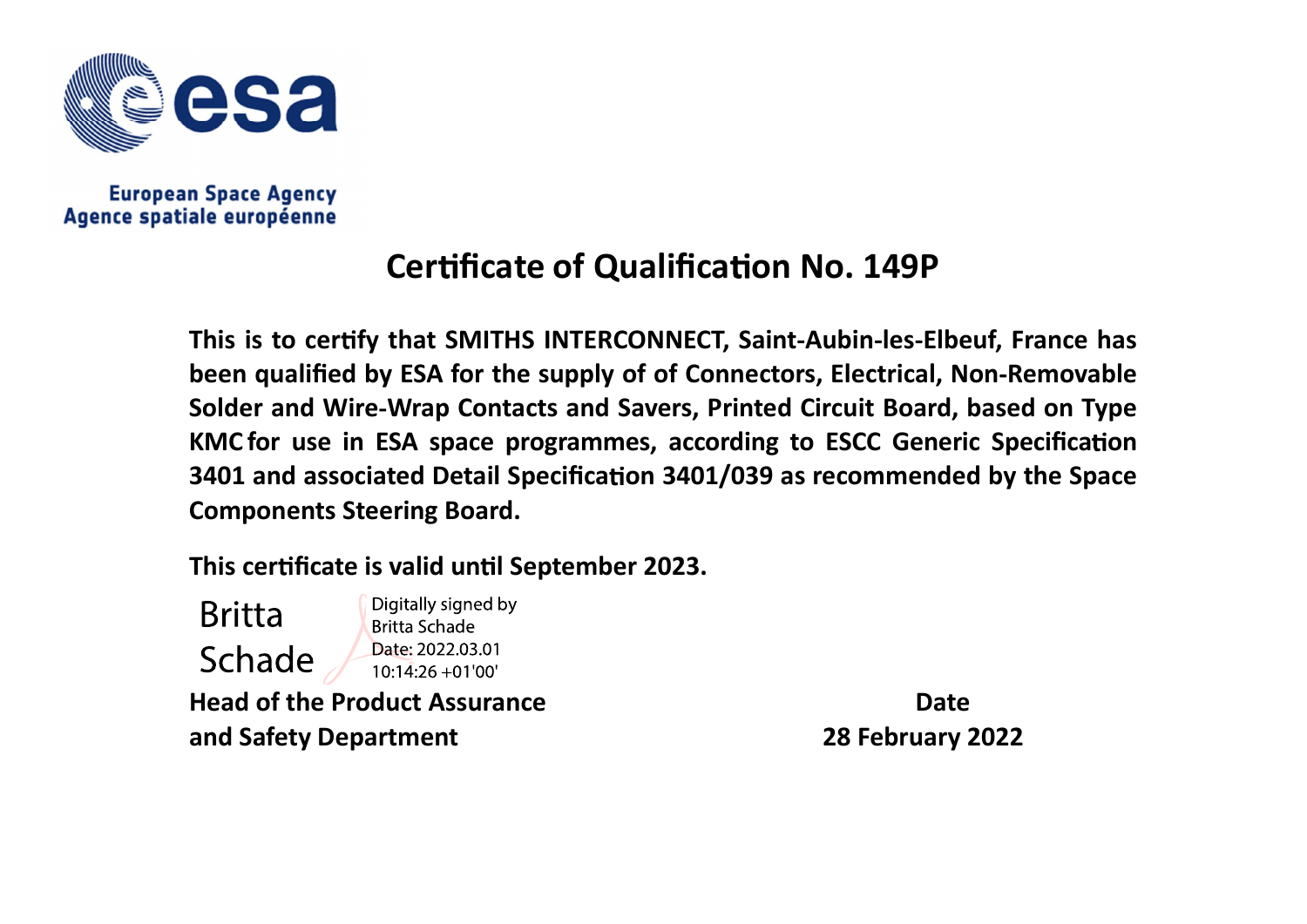

## Certificate of Qualification No. 250K

This is to certify that SMITHS INTERCONNECT, Saint-Aubin-les-Elbeuf, France has been qualified by ESA for the supply of of Connectors and Savers, Electrical, Rectangular, Non-Removable, Printed Circuit Board, based on Type MHD for use in ESA space programmes, according to ESCC Generic Specification 3401 and associated Detail Specification 3401/065 as recommended by the Space Components Steering Board.

This certificate is valid until September 2023.

Digitally signed **Britta** by Britta Schade Date: 2022.03.01 Schade/  $10.19.49 + 01'00'$ Head of the Product Assurance Date and Safety Department 28 February 2022